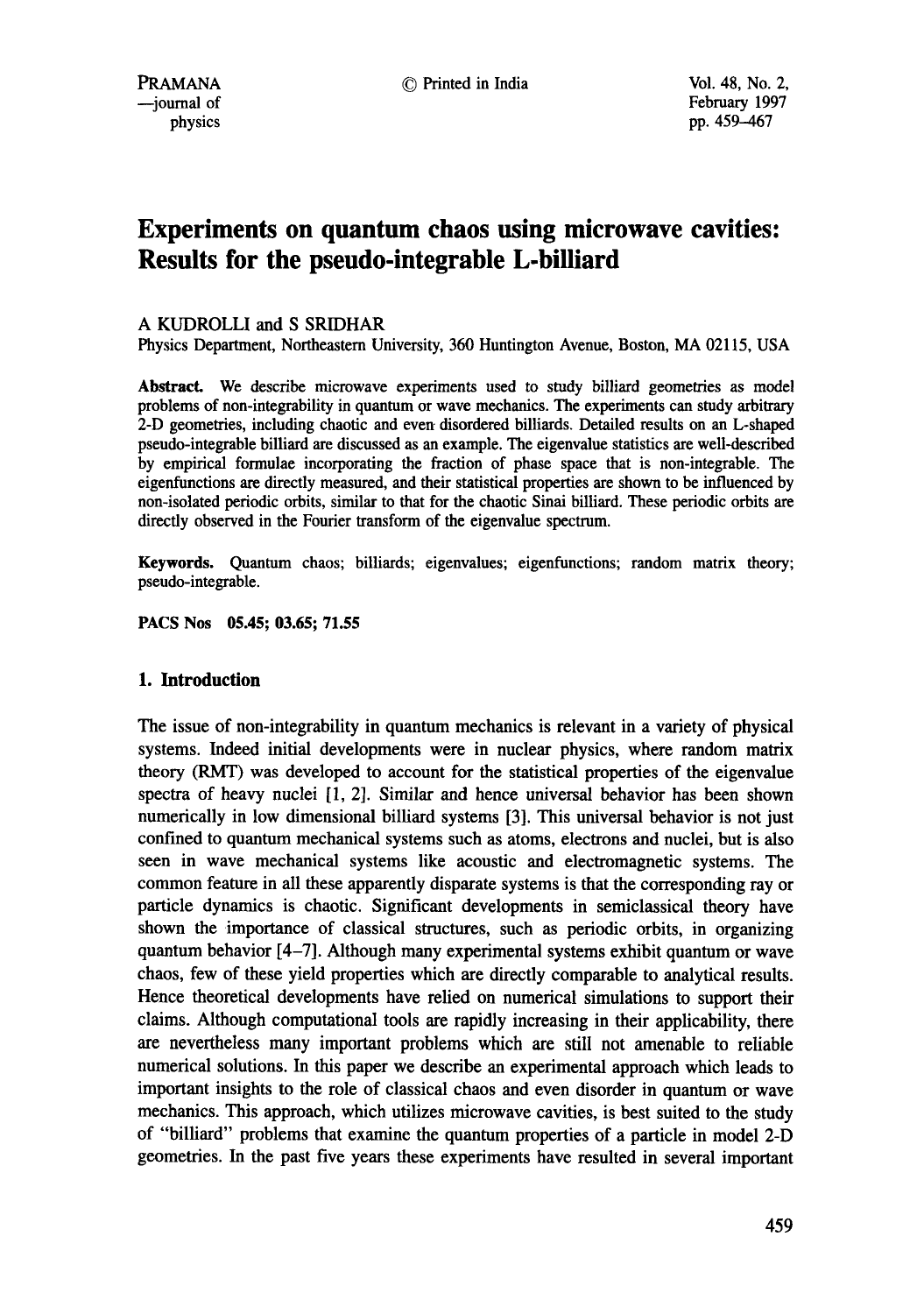## *A Kudrolli and S Sridhar*

contributions to the field of quantum chaos. The experiments have led to the first direct observation of scarred eigenfunctions [8]. The statistical properties of the eigenfunctions for the chaotic Sinai-stadium geometry were seen to be in good agreement with the universal Gaussian orthogonal ensemble (GOE) of RMT [9]. It was further found that chaotic geometries with non-isolated periodic orbits like the Sinai billiard show deviation from universal behavior. The eigenfunctions of disordered geometries (cavities with many finite sized scatterers) have shown the effects of localization on their statistical properties [9]. This has stimulated interesting theoretical work on the spatial distribution of eigenfunctions using supersymmetric non-linear  $\sigma$ -models [10-12] and to date remain the only experiments in which these theories can be tested. The eigenvalue statistics have also been analyzed and shown to be in direct agreement with GOE for the Sinai-stadium [13]. The experiments have also led to the experimental verification [14] of the theorem of isospectral domains [15] and resolved an important issue of degeneracies. Periodic orbits were observed in both closed and open billiard systems by Fourier transforming the eigenvalue and transmission spectrum respectively [16, 17]. A consistent theme of this work has been the gleaning of universal behavior and deviations from such universal behavior, by exploiting the ability to study controlled variations in geometry afforded by the microwave experiments. In this paper, we discuss in detail the eigenvalue and eigenfunction properties of an important class of billiards which are pseudo-integrable. This example is important because it is an intermediate system that is neither integrable nor fully chaotic. The theoretical description of intermediate systems is challenging and it is hoped that these quantitative experimental results will lead to rigorous tests for theory. We begin with an introduction of the experimental techniques.

# **2. Experimental techniques**

460

The experiments utilize "thin" microwave cavities, in which below a cutoff frequency, the 2-D scalar limit of the Maxwell-Helmholtz wave equation applies, and the correspondence to the Schrrdinger equation is exact. For a cavity of arbitrary crosssection in the  $x - y$  plane but uniform along the z- direction, the z-component of the wave vector is quantized as  $k_z = p\pi/d$ , where p is an integer and d is the cavity thickness along the z- axis. Maxwell's equations then reduce to

$$
[\nabla^2 + (k^2 - (p\pi/d)^2)]\{E_z, B_z\} = 0, \qquad (1)
$$

where  $\nabla$  is the 2-D Laplacian operator. Of course the EM field is a vector field, however a special case occurs for the transverse magnetic (TM) modes for which  $B_z = 0$ , and further when  $p = 0$ . In this limit, (1) reduces to the Schrödinger equation  $(\nabla^2 + k^2)$  $\Psi = 0$ , where  $\Psi \longleftrightarrow E_z$ . This limit can be experimentally achieved by confining measurements to the frequency range  $f < f_c = c/d$ . For  $d = 6$  mm, the cutoff frequency  $f_c = 25$  GHz, and for all lower frequencies, the correspondence between the Schrödinger and Maxwell wave equations is exact in the thin 2-D cavities. Cavities are fabricated with the 2-dimensional cross-section cut out from 6mm thick copper sheets, and placed between two copper plates. Coupling to the cavities is accomplished by loops terminating coaxial cables - the loops couple to the microwave magnetic fields at the perimeter. The

*Pramana - J. Phys.,* **Vol. 48, No. 2, February 1997 (Part H) Special issue on "Nonlinearity & Chaos in the Physical Sciences"**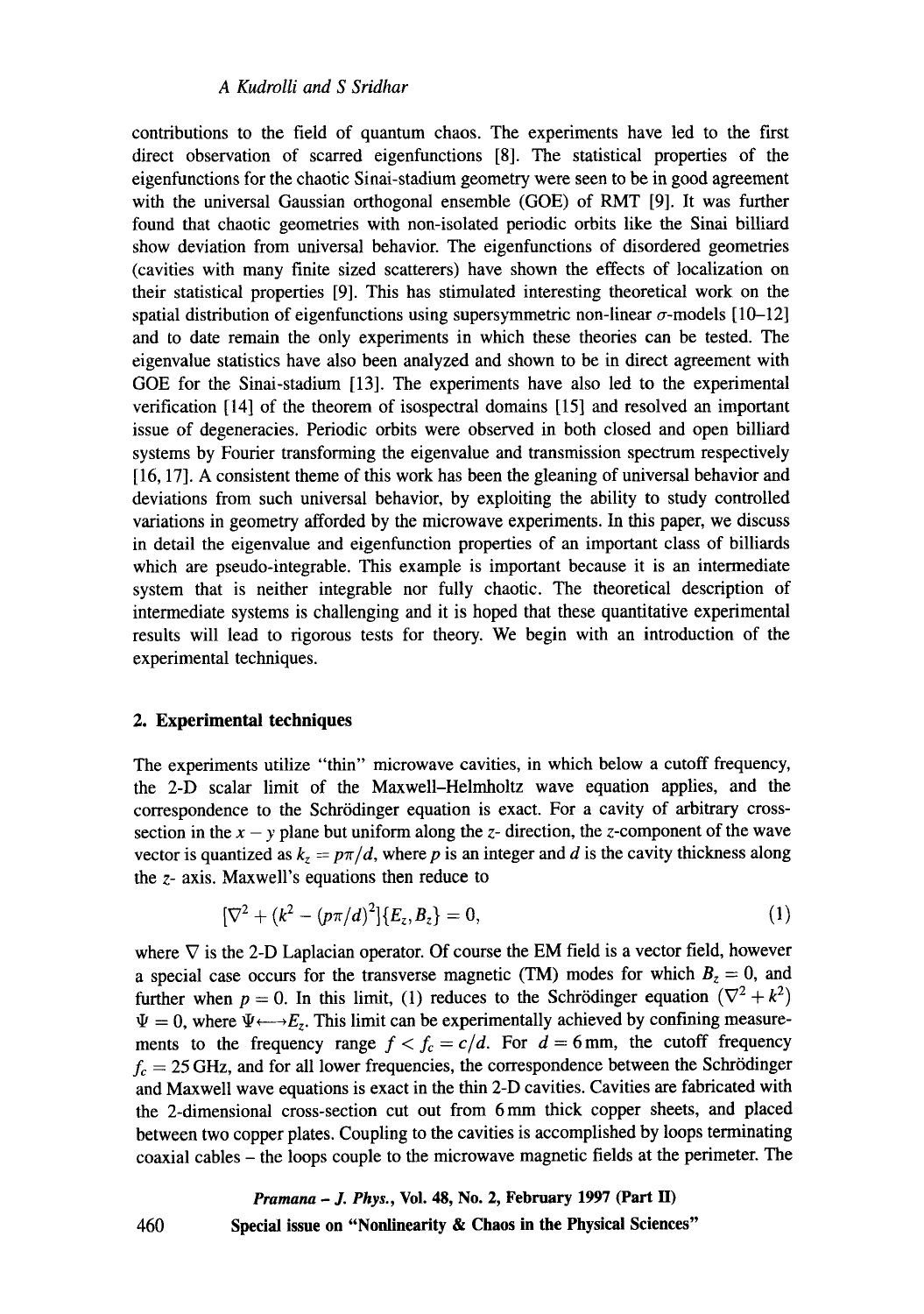cavity response is examined using an HP 8510 Network Analyzer (ANA). The eigenvalue spectrum is obtained from the resonances observed in the transmission spectrum, with the energy eigenvalues  $E_n$  obtained from the resonant eigenfrequencies  $f_n$  using  $E_n = f_n^2$ . By using appropriate care, in particular coupling at several locations, it is possible to observe the first 1000 or so levels of the spectrum, without any missed levels. Thus although the finite conductivity of the copper walls leads to broadened resonances, it is not necessary to use superconducting cavities in order to carry out reliable experiments on eigenvalue statistics. One of the important and unique features of the experiments is the ability to directly measure eigenfunctions. This method, first devised by one of us [8, 18], utilizes the perturbation of the cavity resonance by a small metallic ball. Placing the ball at coordinates  $(x, y)$  in the cavity leads to a shift of the resonance frequency  $\Delta f_n(x, y) =$  $-\beta \Psi_n^2(x, y)$ , from which the eigenfunction  $\Psi_n$  can be directly determined by measuring the frequency shift  $\Delta f_n(x, y)$  using the ANA. Further details about the method can be found in [18].

## **3. Pseudo-integrable geometries**

An important class of billiard systems are the pseudo-integrable geometries as they are the closest step away' from integrable systems. Most polygonal billiards, with the exception of rectangles,  $30^{\circ} - 60^{\circ} - 90^{\circ}$  angle triangles, and the equilateral triangle are pseudo-integrable. The non-integrability arises at the vertex, when it is not  $90^{\circ}$ ,  $60^\circ$ ,  $45^\circ$ ,  $30^\circ$ . Trajectories diverge at this point and lead the classical phase to be a surface of genus greater than one. Since the classical phase space has to be a torus for the motion to be integrable, a higher genus surface ensures non-integrability. A formula for relating the genus,  $g$ , to the angles of the vertex has been derived and is given as [19,20]:

$$
g=1+\frac{N}{2}\sum\left[\frac{m_i+1}{n_i}\right],\tag{2}
$$

where  $n_i$  and  $m_i$  are such that  $\alpha_i = m_i \pi / n_i$  are the internal vertex angles, and N is the smallest of the integer set  $n_i$ . A surface of genus 2 which corresponds to a pseudointegrable system is the L-shaped billliard [21,22]. However there are similarities to integrable systems, as the periodic orbits in these geometries also occur in families, which bifurcate at the vertex which is not-integrable. They also appear to have the same asymptotic proliferation of periodic orbits [20]. However numerical work has shown that the eigenvalue statistics of these systems show non-Poisson statistics. Below we shall discuss results on a well-known example, the L-shaped billiard.

## *3.1 Eigenvalue statistics*

The eigenvalue statistics of a pseudo-integrable (PI) L-shaped cavity was studied with a 44cm by 21.8 cm copper cavity with a 9.55 cm by 9.65 cm copper piece at one of the corners. In the frequency range 0.045 GHz to 18.497GHz, 1000 energy levels were obtained. This data also shows good agreement with the Weyl formula [23]. The nearest neighbor energy spacing  $P(s)$ , and spectral rigidity  $\Delta_3(L)$  were studied to understand the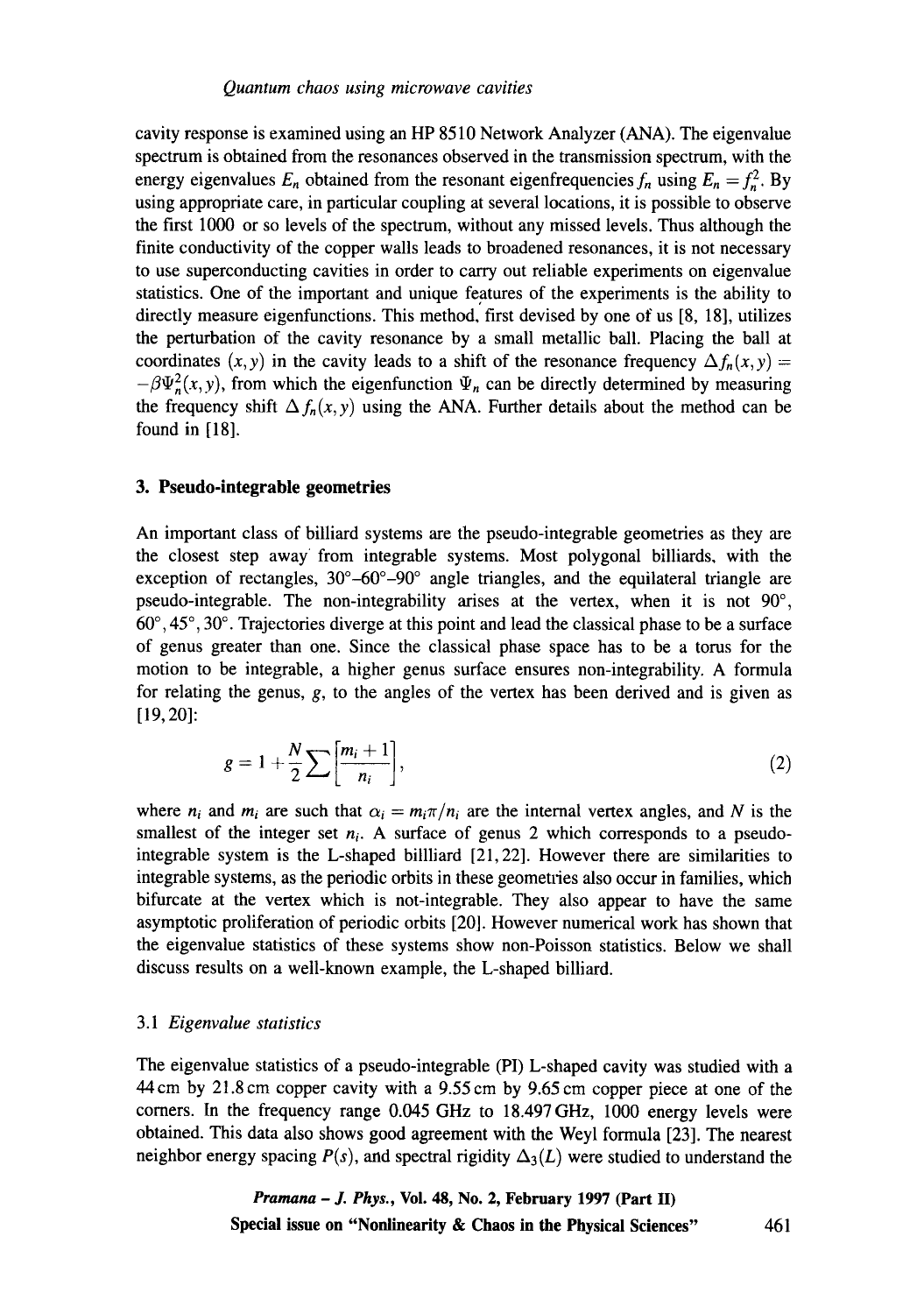

**Figure 1.** Eigenvalue statistics for the pseudo-integrable (PI) geometry. (Top)  $P(s)$ for the pseudo-integrable geometry. The interpolation to fit the data is done using eq. (3) with  $\beta = 0.62$ . (Bottom) The rigidity,  $\Delta_3(L)$  versus L for the pseudo-integrable geometry. The interpolation is done using (4) with  $\beta = 0.65$ .

nature of the eigenvalue spectrum. Even though the classical phase space structure is closer to that of an integrable geometry, level repulsion is quite evident in figure 1. The spectral rigidity  $\Delta_3(L)$  was also analyzed and is also shown in figure 1. The resulting data lie intermediate between the universal integrable and chaotic curves for both the statistical measures in figure 1. We have shown elsewhere [13] that the auto-correlation function [24] has a correlation hole, as it goes below the asymptotic value in the time scales comparable to the inverse of the mean energy spacing. However, the effect is not as strong as in the chaotic case, and hence in this respect also, pseudo-integrable geometries display intermediate behavior.

For intermediate cases, Berry and Robnik [25] proposed a theory that the intermediate case can be characterized by the volume of phase space which is chaotic. While this argument was for quasi-integrable cases that have a mixed phase space, we have attempted to use it to describe the pseudo-integrable data.

*Pramana - J. Phys.,* **Vol. 48, No. 2, February 1997 (Part II) 462 Special issue on "Nonlinearity & Chaos in the Physical Sciences"**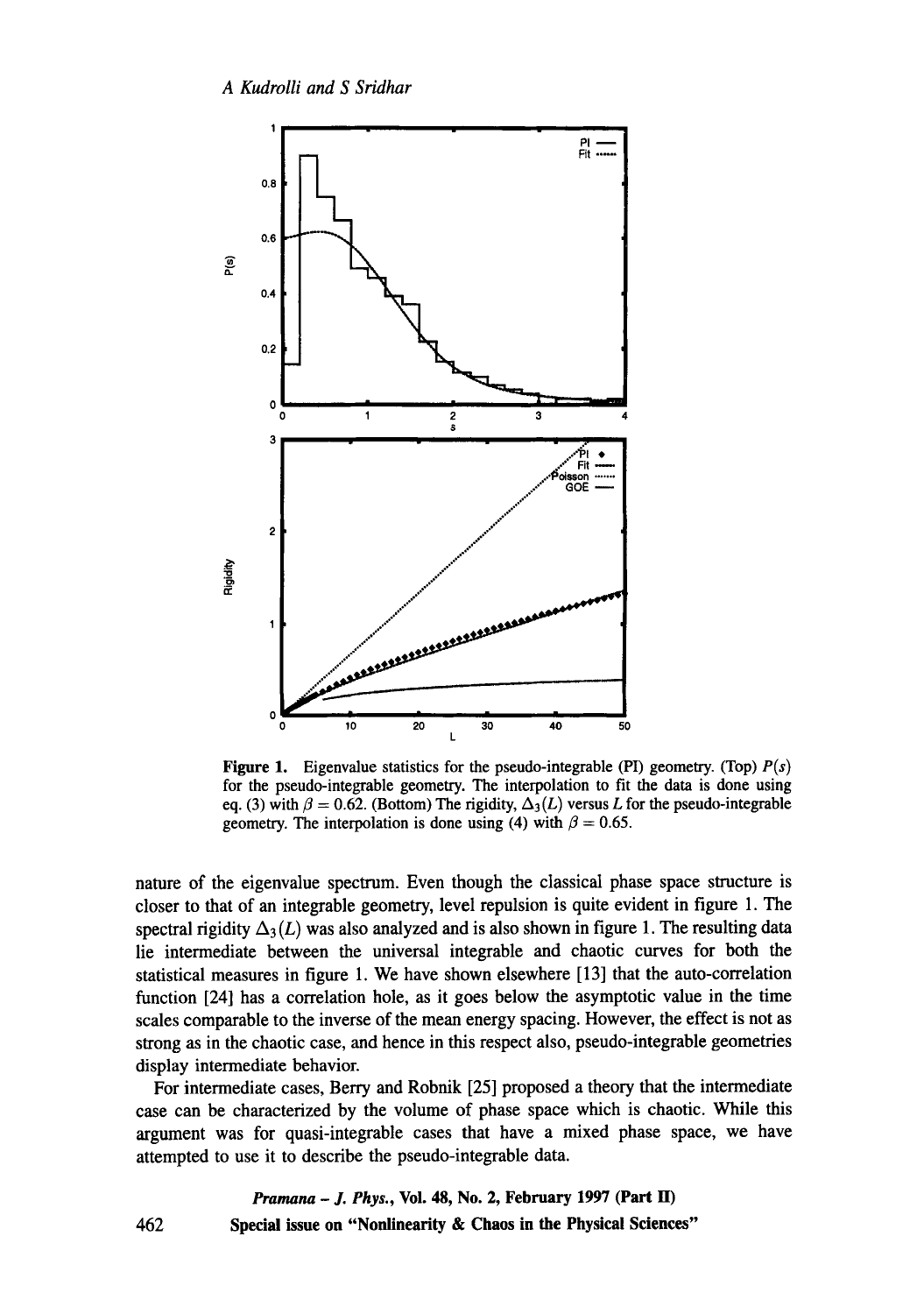For  $P(s)$  this argument gives [25]:

$$
P(s) = \beta \exp(-s) + (1 - \beta) \frac{\pi}{2} s \exp\left(-\frac{\pi}{4} s^2\right),\tag{3}
$$

where,  $\beta$  is the parameter which characterize the ratio of phase space which is integrable. The fit corresponding to eq. (3) is displayed in figure 1, where the data is well described by the fit for s greater than the first few bins. The  $\beta$  value obtained is 0.62. While there are a few missing levels, the discrepancy from (3) may be due to poor statistics, but is more likely to be real, indicating that a more refined theory is required. The experimental spectral rigidity in figure 1 is compared with theory [25, 26]:

$$
\Delta_3(L) = (L/15)\beta + (1-\beta) \times \left(\frac{1}{\pi^2}\ln(L) - 0.007\right)
$$
 (4)

The  $\beta$  value which approximates the experimental curve is 0.65, in reasonable agreement with that obtained using (1). The auto correlation function for the intermediate case was also derived by Alhassid and Whelan [24] using the same argument of Berry and Robnik. The data for the L-billiard again fits the expression derived by them, expression for  $\beta = 0.65$  [13]. Therefore a  $\beta$  of approximately 0.65 roughly describes the intermediate nature of the data for the three different statistical measures. But such matching should be taken with caution since the phase space structure of pseudo-integrable systems is different from that of a quasi-integrable system.

#### 3.2 *Eigenfunction properties*

As noted earlier, one of the unique features of the experiments is the ability to obtain directly the eigenfunctions. While there are at least a few studies of the eigenvalues of these systems [19,27,28], the eigenfunctions have not been studied in much detail. Below we discuss several unique features of the eigenfunctions of the L-billiard. Eigenfunction data were obtained in the frequency range 0.5 GHz and 4.5 GHz, and can be easily taken into a higher frequency range. Sample eigenfunctions are displayed in figure 2, and appear to have similar structure as the eigenfunctions of the Sinai billiard in the same frequency range. The averaged density distribution is shown in figure 3 for



Figure 2. Sample experimental eigenfunctions of the pseudo-integrable system. The corresponding frequencies are 3.032 GHz, 3.346 GHz, 4.079 GHz, and 4.462 GHz. Dark regions correspond to high amplitudes.

*Pramana - J. Phys.,* **Vol. 48, No. 2, February 1997 (Part II) Spedal issue on "Nonlinearity & Chaos in the Physical Sciences"** 463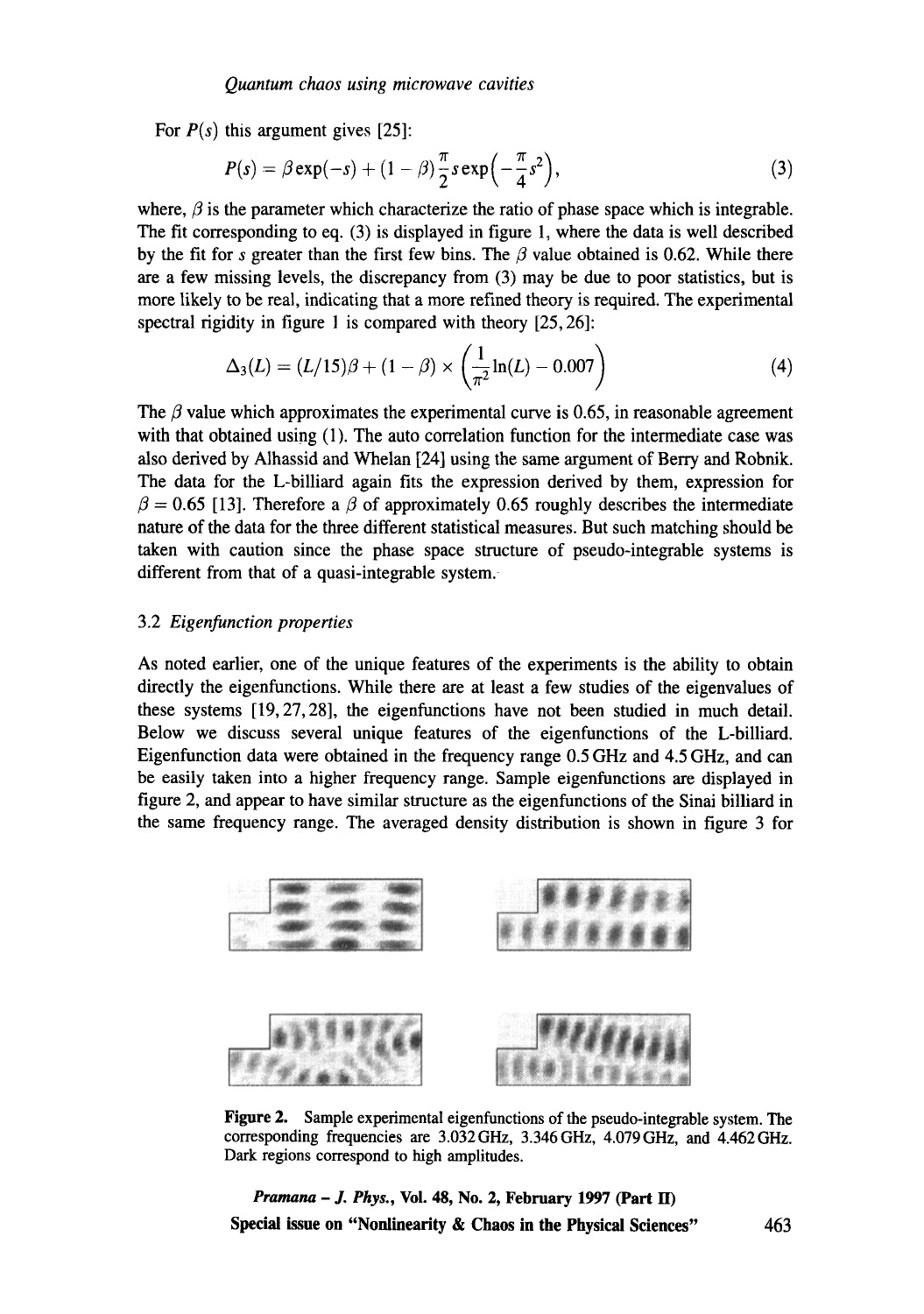

**Figure 3. Density distribution of the eigenfunctions of the pseudo-integrable system**   $(x = |\psi|^2)$ .



Figure 4. (Top) A bouncing ball state of the quarter Sinai billiard, and (Bottom) its **density distribution.** 

**eigenfunctions between 3.0 GHz and 4.5 GHz. A useful statistical measure to characterize**  eigenfunctions is the density distribution,  $P(|\psi|^2)$ , which gives the probability of finding a **particular**  $|\psi|^2$  in the cavity. The distribution corresponding to the L-billiard is **distinctively different from an integrable rectangle, and in fact is closer to that of** 

> *Pramana - J. Phys.,* **Vol. 48, No. 2, February 1997 (Part II) Special issue on "Nonlinearity & Chaos in the Physical Sciences"**

**464**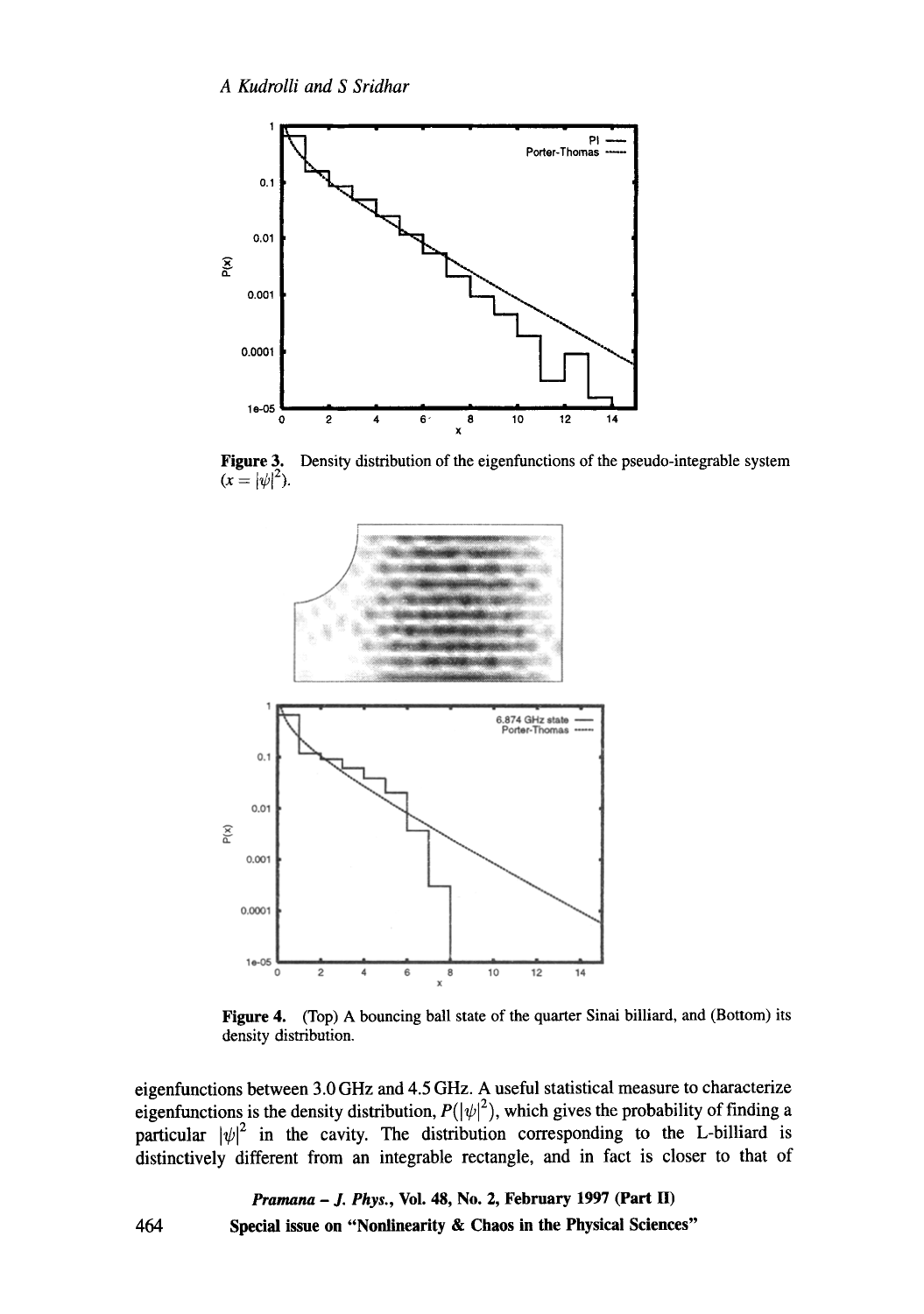

shown. Also shown (middle) are corresponding orbits for the Sinai billiard. (Bottom) The peaks which can be associated with periodic orbits are labelled and **Figure 5.** (Top) Fourier transform of the eigenvalue spectrum of the L-billiard.

have to take place to describe experimental data. has been done for pseudo-integrable systems [29], and new theoretical developments will structure of non-isolated periodic orbits. Very little work on the eigenfunction properties integrable system with the Sinai billiard should not be surprising, as both have a similar Sinai billiard than with the Sinai-stadium. The similarity of the behavior of the pseudoactually disagrees with P-T at high densities, and instead are in closer agreement with the chaotic Sinai-stadium geometry. Closer examination shows that the data for the L-billiard vanishing probability of finding large amplitudes. We have demonstrated this for the Porter-Thomas distribution [2] (see figure 3) that shows a finite though exponentially intensities are forbidden in the rectangle, in contrast to chaotic systems which obey the chaotic geometries. For a rectangle,  $P(|\Psi|^2)$  is truncated at  $|\Psi|^2 = 4$ . Thus large

> **Special issue on "Nonlinearity & Chaos in the Physical Sciences"** 465 *Pramana - J. Phys., Vol. 48, No. 2, February 1997 (Part II)*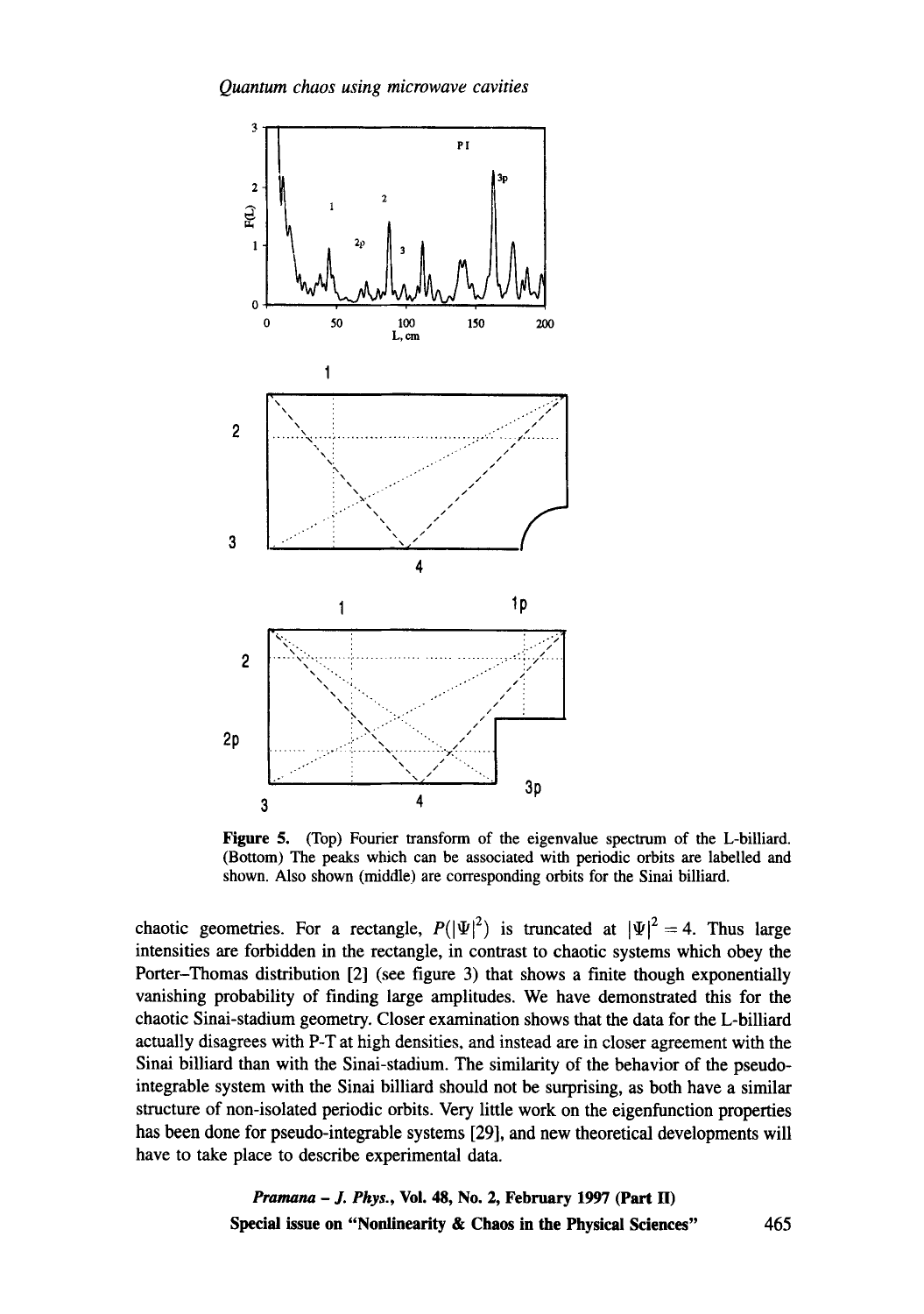# *A Kudrolli and S Sridhar*

# 3.3 *Deviations due to non-isolated periodic orbits in the Sinai billiard and the L-billiard*

As discussed in the previous section, some states of geometries like the Sinai and stadium billiards and the L-billiard, have structures which are far from irregular. In fact some show eigenfunctions that have rectangular structure, similar to the eigenfunctions of a rectangle. These eigenfunctions have an amplitude distribution with far less probability at large amplitudes. Figure 4 shows an example of a bouncing ball state of the Sinai billiard with  $|\psi|^2$  almost evenly distributed between the parallel sides. The corresponding  $P(|\psi|^2)$ is also displayed in the same figure that shows strongly truncated distribution. So when eigenfunctions are averaged over all states, some that are the bouncing ball, one gets an over all departure from Porter-Thomas. Observation of these small deviations clearly requires very sensitive experiments such as presented here. Recent experiments [30] with stadium cavities which probed the distribution of widths could not see this deviation from universality due to lack of accuracy and statistics [31 ].

## 3.4 *Fourier transforms and direct observation of periodic orbits*

A very useful means to directly observe and even measure the shortest periodic orbits (PO) is by taking the Fourier transform (FT) of the measured eigenvalue spectrum. The  $FT$  is shown in figure 5, and has several peaks, which correspond very well with the PO shown in figure 5. Note that only the non-isolated PO, i.e. bouncing ball orbits, are clearly present. The strength of a given PO in the FT is likely to be related to its area of stability [32, 22]. It appears that in order to manifest themselves in the FT of the eigenvalue spectrum, the relevant PO must have sufficient phase space areas of stability. Experiments on the Sinai billiard also show similar peaks in the FT since the non-isolated PO are similar in both cases (see figure 5).

# **4. Conclusion**

The experiments described in this paper represent a unique and novel approach to studying model problems in quantum or wave chaos. We have examined the behavior of a system that is intermediate between integrable and chaotic. The statistical properties of the eigenvalues and eigenfunctions show intermediate behavior between Poisson and the Gaussian orthonormal ensemble of random matrix theory. Comparisons with existing models which examine the quasi-integrable systems shows reasonable agreement but also point to a need for a more refined theory for pseudo-integrable systems. Our results demonstrate that powerful insights can be obtained by a judicious combination of experiment and comparison with theory.

#### **References**

- [1] M L Mehta, *Random matrices,* 2nd ed. (Academic, New York, 1990)
- [2] C Porter, *Statistical theories of spectra: Fluctuations* (Academic Press, 1965)
- [3] O Bohigas, M J Giannoni and C Schmit, *Phys. Rev. Lett.* 52, 1 (1984)
- [4] M Gutzwiller, *J. Math. Phys.* 12, 343 (1971)

*Pranmna - J. Phys.,* **Vol. 48, No. 2, February 1997 (Part II)** 

**Special issue on "Nonlinearity & Chaos in the Physical Sciences"** 

466